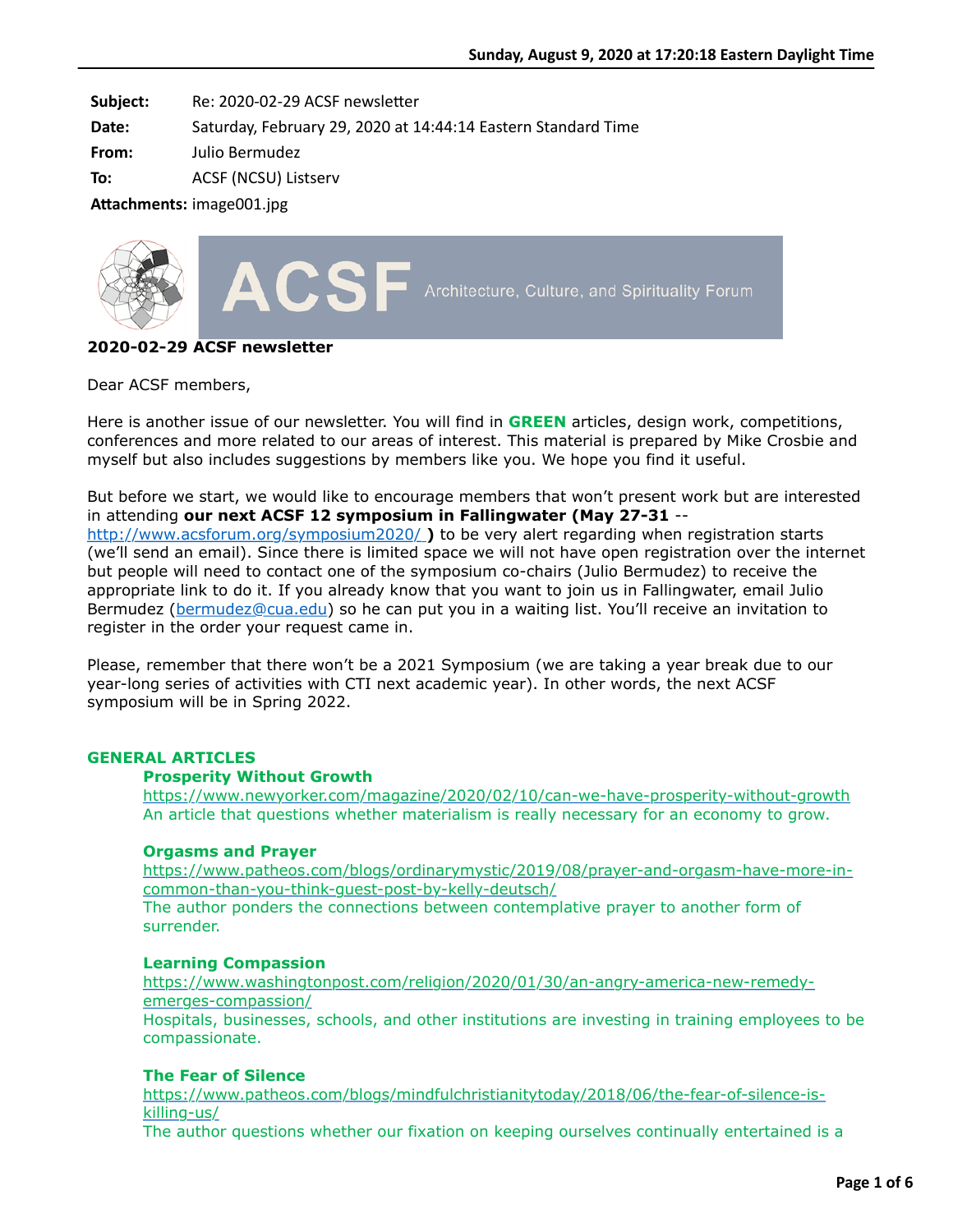symptom of a fear of being quietly with our own thoughts.

# **Spirituality Goes to the Movies**

[https://www.latimes.com/entertainment-arts/movies/story/2019-12-19/two-popes-dark](https://www.latimes.com/entertainment-arts/movies/story/2019-12-19/two-popes-dark-waters-hidden-life-have-religion-at-core)waters-hidden-life-have-religion-at-core Is there a trend of including more religion and spirituality in Hollywood films?

# **The Creative Act and Spirituality**

<https://www.patheos.com/blogs/feminaferox/2020/02/creation-is-a-spiritual-project/> This article explores how the artistic impulse is part of an individual spiritual practice.

### **Coming to Grips With Death**

[https://www.nytimes.com/2020/02/03/opinion/death-religion-philosophy.html](https://www.nytimes.com/2020/02/03/opinion/death-religion-philosophy.html?auth=login-email&login=email) A writer contemplates his own mortality, and how different faiths address this ultimate fact.

## **Being Present With the Night Sky**

[https://www.patheos.com/blogs/strategicmonk/2020/02/15/practices-from-the-inside-out](https://www.patheos.com/blogs/strategicmonk/2020/02/15/practices-from-the-inside-out-looking-up-into-the-night-sky/)looking-up-into-the-night-sky/

The contemplation of the dance of lights in the night sky (an ACSF symposium favorite) can convey immensity and our place in it.

### **The Power of Silent Prayer**

<https://www.patheos.com/blogs/carlmccolman/2020/02/26576/> The author contemplates how silent prayer might open us to emotional intensity.

### **Goodbye, Sweet Mutt**

[https://www.patheos.com/blogs/thefluencyofhope/2020/02/all-dogs-go-to-heaven-a](https://www.patheos.com/blogs/thefluencyofhope/2020/02/all-dogs-go-to-heaven-a-reflection-on-common-things/)reflection-on-common-things/ The author considers the power of a pet, and saying goodbye.

### **El Silencio de la Belleza** (for those that can read Spanish)

[https://elpais.com/cultura/2014/12/01/babelia/1417470651\\_675486.html](https://elpais.com/cultura/2014/12/01/babelia/1417470651_675486.html) No hay nada inventado, ni hay asomo de piedad, en la obra de Thomas Mann

### **Where's My Consciousness-ometer?**

<https://blogs.scientificamerican.com/observations/wheres-my-consciousness-ometer/> Whether an entity is conscious may soon be a testable question

### **5 Languages That Could Change the Way You See the World**

[https://getpocket.com/explore/item/5-languages-that-could-change-the-way-you-see-the](https://getpocket.com/explore/item/5-languages-that-could-change-the-way-you-see-the-world)world

If your language had no words to describe "the future," would you still stress over it?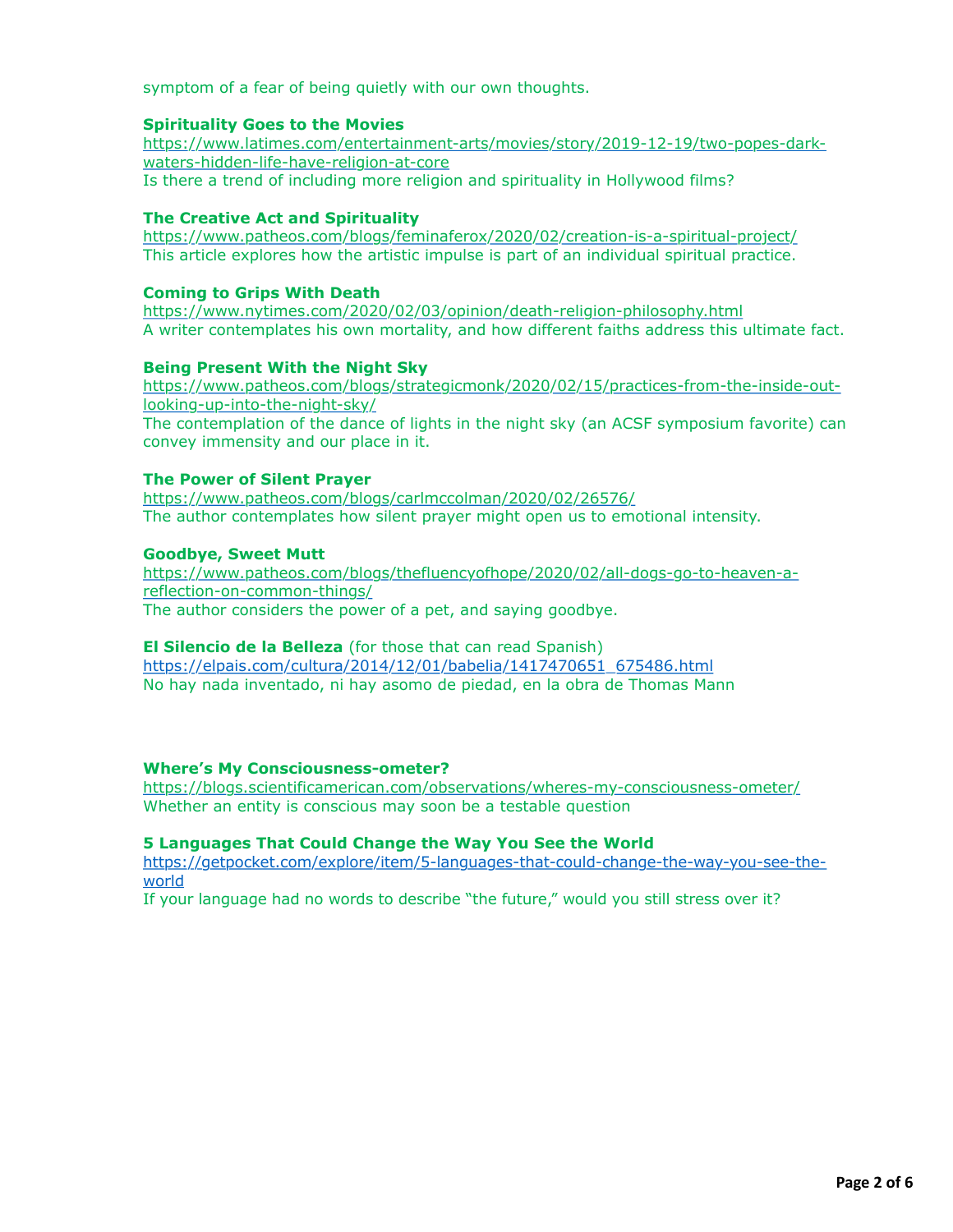# **SPECIFIC ARTICLES**

# **A Doorway Into Architecture**

<https://commonedge.org/teaching-an-appreciation-for-architecture-through-film/> The author considers how film can be a way of teaching non-architects about architecture (based on ideas developed for an ACSF symposium).

### **Listen: The Sound Of The Hagia Sophia, More Than 500 Years Ago**

[https://www.npr.org/2020/02/22/808404928/listen-the-sound-of-the-hagia-sophia-more](https://www.npr.org/2020/02/22/808404928/listen-the-sound-of-the-hagia-sophia-more-than-500-years-ago)than-500-years-ago

Two scholars at Stanford have joined forces to recreate what a Christian choir might have sounded like inside Istanbul's Hagia Sophia before it became a mosque in the 1400s.

### **MoonArk will be a philosophical mini-museum, left on the moon for future explorers to discover**

https://www.msn.com/en-us/news/technology/moonark-will-be-a-philosophical-mini[museum-left-on-the-moon-for-future-explorers-to-discover/ar-BB10cU4A?ocid=spartandhp](https://www.msn.com/en-us/news/technology/moonark-will-be-a-philosophical-mini-museum-left-on-the-moon-for-future-explorers-to-discover/ar-BB10cU4A?ocid=spartandhp) Earth is giving a gift to the moon that will land on the lunar surface next year. The nine-ounce MoonArk **--** a tiny time capsule-esque artifact of humanity **--** will be attached to a small lunar rover. This is in the hopes that one day it may be picked up by lunar explorers -- hundreds or thousands of years in the future.

### **The Arts Can Liberate Us from Loneliness**

<https://www.artsandmindlab.org/arts-liberate-from-loneliness/>

Whether experiencing them as an observer or a creator, the arts can help us feel less alone in the world. They help us forge new social connections as well as recapture ones that may have been lost.

# **The Insanity of a State Sanctioned Style for Architecture**

<https://www.archdaily.com/933800/the-insanity-of-a-state-sanctioned-style-for-architecture> The inanity of the architectural "Style Wars" was in full flower this week. Treating architecture as civic wallpaper—with "Traditional" and "Modern" veneers viewed as criteria for moral judgment—has been a battle between true believers of both sides for a century. Those fears found a fresh voice this week.

#### **Explore the Sacred Maya World at These 12 Guatemalan Sites**

https://www.fodors.com/world/mexico-and-central-

[america/guatemala/experiences/news/explore-the-sacred-maya-world-at-these-12](https://www.fodors.com/world/mexico-and-central-america/guatemala/experiences/news/explore-the-sacred-maya-world-at-these-12-guatemalan-sites) guatemalan-sites

From the volcanic highlands of Lake Atitlán to the vast jungles of El Peten, Maya spirituality is sewn into Guatemala's ancient Earth. Although each of the country's almost two dozen Indigenous ethnic groups are unique, they share similar characteristics including the importance of ancestral sites and natural places like caves and lakes, as well as syncretic traditions that blend Indigenous worldviews with the Catholicism brought to Guatemala in the early 16th century.

### **Washington D.C. Temple: How our sacred spaces shape us**

[https://www.deseret.com/opinion/2020/2/27/21156143/washington-d-c-temple-open-house-](https://www.deseret.com/opinion/2020/2/27/21156143/washington-d-c-temple-open-house-sacred-spaces-churchill-kelsey-dallas)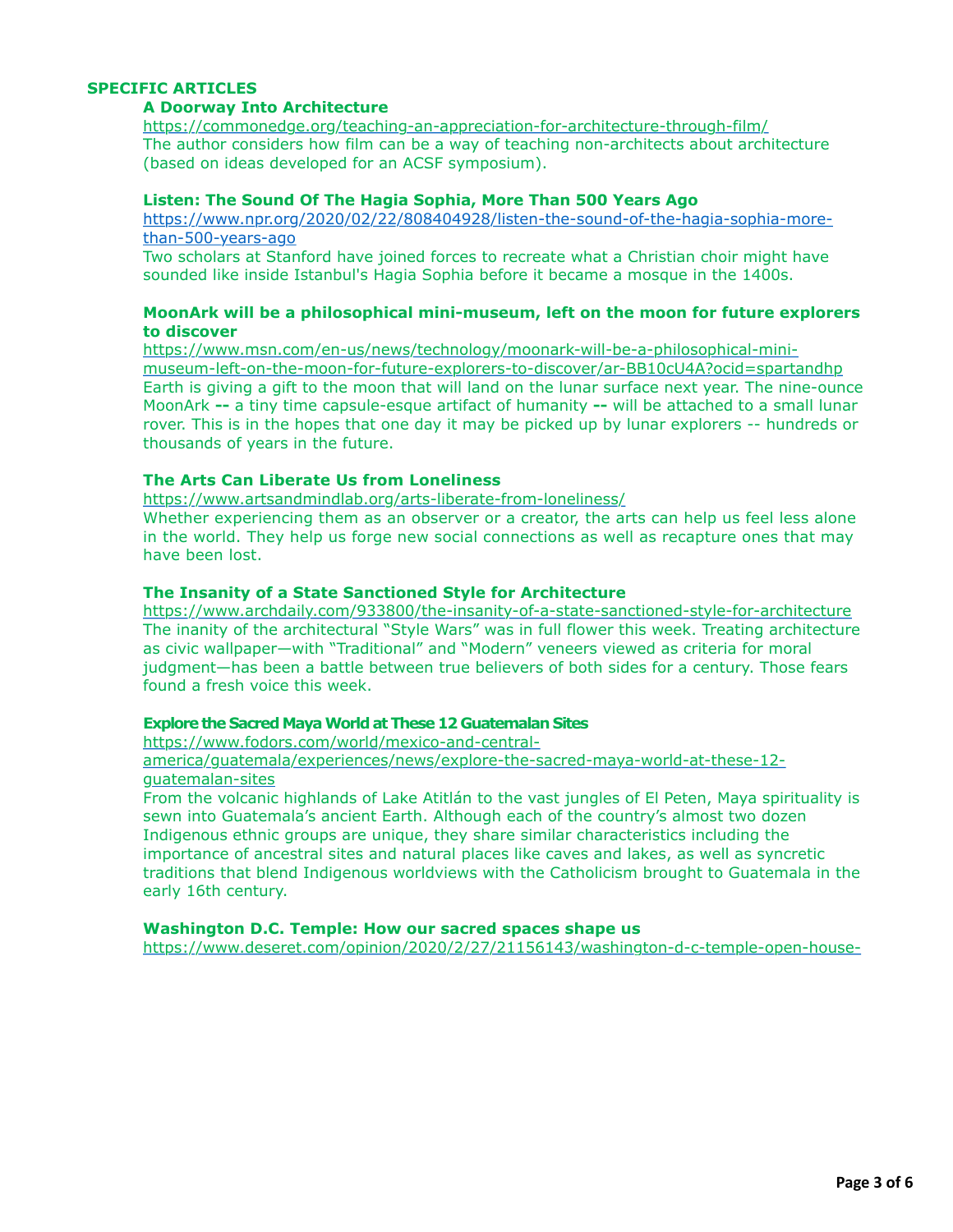[sacred-spaces-churchill-kelsey-dallas](https://www.deseret.com/opinion/2020/2/27/21156143/washington-d-c-temple-open-house-sacred-spaces-churchill-kelsey-dallas)

People who are losing the capacity to feel awe, wonder and a sense of the sacred are in danger of losing a great deal more. As a society we have lost so much when it comes to the sacred, the reverent and the uplifting. Sadly, even sacred spaces have all too often become scenes of angry protests, insults and persecution.

https://www.deseret.com/opinion/2020/2/27/21156143/washington-d-c-temple-open-house-

# **A Lost Village of Buddhist Treasures**

<https://www.archdaily.com/933970/a-lost-village-of-buddhist-treasures>

The historic village of Indein, Myanmar was founded by monks around the 3rd century B.C, who wanted to spread Buddhism across the country. Hundreds of pagodas, ornaments, and statues of Buddha were built around the area, but with time, the village was abandoned and its temples were consumed with greenery.

# **COMPETITIONS**

### **Create a Wine-Tasting Room**

<https://bustler.net/competitions/latest/7067/monte-d-oiro-wine-tasting-room> A design competition to design a place for tasting wine might include the experiential dimensions of enjoying the fruit of the grape.

# **Design a Cabin for Meditation**

<https://bustler.net/competitions/7006/vale-de-moses-meditation-cabins> What would be the ideal environment for meditation? If you have an idea, enter this international competition.

# **A Chapel for Ecology**

<https://uni.xyz/competitions/eco-chapel/info/about> A competition to design forest chapels in Ethiopia.

### **DESIGN**

## **A Wonderous Wooden Chapel**

<https://www.archdaily.com/913153/wooden-chapel-john-pawson> This spiritual retreat by architect John Pawson is a winner in ArchDaily's 2020 Buildings of the Year.

### **"Architecture Is to Put in Order a Room, a House, a City": In Conversation with Alberto Campo Baeza**

[https://www.archdaily.com/934005/architecture-is-to-put-in-order-a-room-a-house-a-city-in](https://www.archdaily.com/934005/architecture-is-to-put-in-order-a-room-a-house-a-city-in-conversation-with-alberto-campo-baeza)conversation-with-alberto-campo-baeza

Campo Baeza's architecture is about transparency and precision, as well as asserting such fundamentals as ground planes, straight lines, and precise corners. He has built relatively few projects and, for the most part, on a small scale. Yet, his legacy is remarkably complete, consistent, profound, memorable, and inspirational.

### **Marcel Breuer's iconic Pirelli Building will be readapted into hotel**

<https://archpaper.com/2020/01/marcel-breuer-iconic-pirelli-building-readapted-into-hotel/>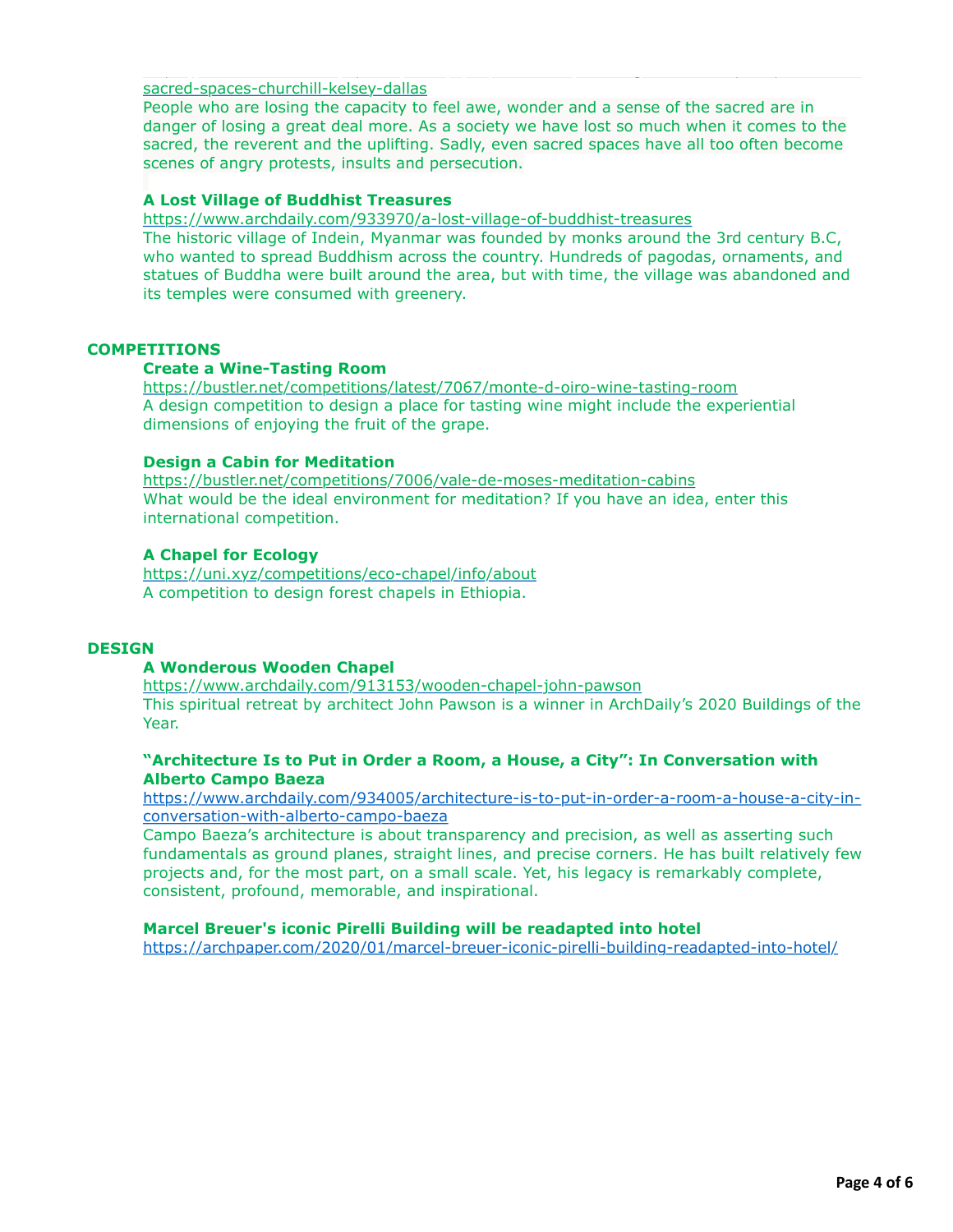The Marcel Breuer designed Pirelli Tire Building in the Long Wharf district of New Haven, Connecticut, is about to have new life breathed into it following 32 years of vacancy. Local developer Bruce Becker purchased the 2.76-acre property late last December for \$1.2 million with plans to turn the brutalis structure into a hotel with up to 165 rooms, as was originally reported in April 2018.

<https://archpaper.com/2020/01/marcel-breuer-iconic-pirelli-building-readapted-into-hotel/>

### **Herzog & de Meuron Unveil New Motorway Chapel for Switzerland**

[https://www.archdaily.com/934136/herzog-and-de-meuron-unveil-new-motorway-chapel-for](https://www.archdaily.com/934136/herzog-and-de-meuron-unveil-new-motorway-chapel-for-switzerland)switzerland

Herzog & de Meuron have designed a new motorway chapel for Andeer, [Switzerland.](https://www.archdaily.com/country/switzerland) The new project is sited on A13, the road that connects the village with Chur to the north, and to Ticino and Italy to the south. The idea for the chapel in Andeer was inspired by the site alone and its location, from the road itself.

# **Rothko Chapel Will Reopen in June**

<https://hyperallergic.com/542151/rothko-chapel-reopen/> The Houston chapel, which features 14 works by painter Mark Rothko, has been closed since March of last year for renovations and to expand its campus.

### **The Red Planet: Design on Our Race to Mars**

<https://www.archdaily.com/933244/the-red-planet-design-on-our-race-to-mars> Space has long captured our imaginations. Looking to the ocean above us, writers, scientists and designers alike have continuously dreamed up new visions for a future on distant planets. Mars is at the center of this discourse, the most habitable planet in our solar system after Earth. Proposals for the red planet explore how we can create new realms of humanity in outer space.

### **CONFERENCES**

### **Jewish Topographies – 5th International Congress on Jewish Architecture**

**Website:** <https://architexturez.net/pst/az-cf-184801-1505812127>

From September 21 to 23, 2020, Bet Tfila – Research Unit for Jewish Architecture in Europe will organize the conference "Jewish Topographies – 5th International Congress on Jewish Architecture" at the Technische Universität Braunschweig

The conference will focus on the meaning of the term "Jewish topography" and also on how historical phenomena can be categorized both socially and culturally.

The conference will be held in English. Please send your abstract (max. 2,400 characters) and your CV (max. 1,200 characters) including your academic affiliation by February 27, 2020, to Dipl.-Ing. Mirko Przystawik (m.przystawik@tu-bs.de).

### *Ambiances, Alloaesthesia.Senses, Inventions, Worlds.*

4th International Congress on Ambiances 2nd-4th December 2020 Media, Arts and Technology. University of California, Santa Barbara, USA. [https://www.ambiances.net/congresses/santa-barbara-2020-international-congress](https://www.ambiances.net/congresses/santa-barbara-2020-international-congress-ambiances-alloaesthesia.html)ambiances-alloaesthesia.html

his 4<sup>th</sup> International Congress on Ambiances aims to bring together a large community of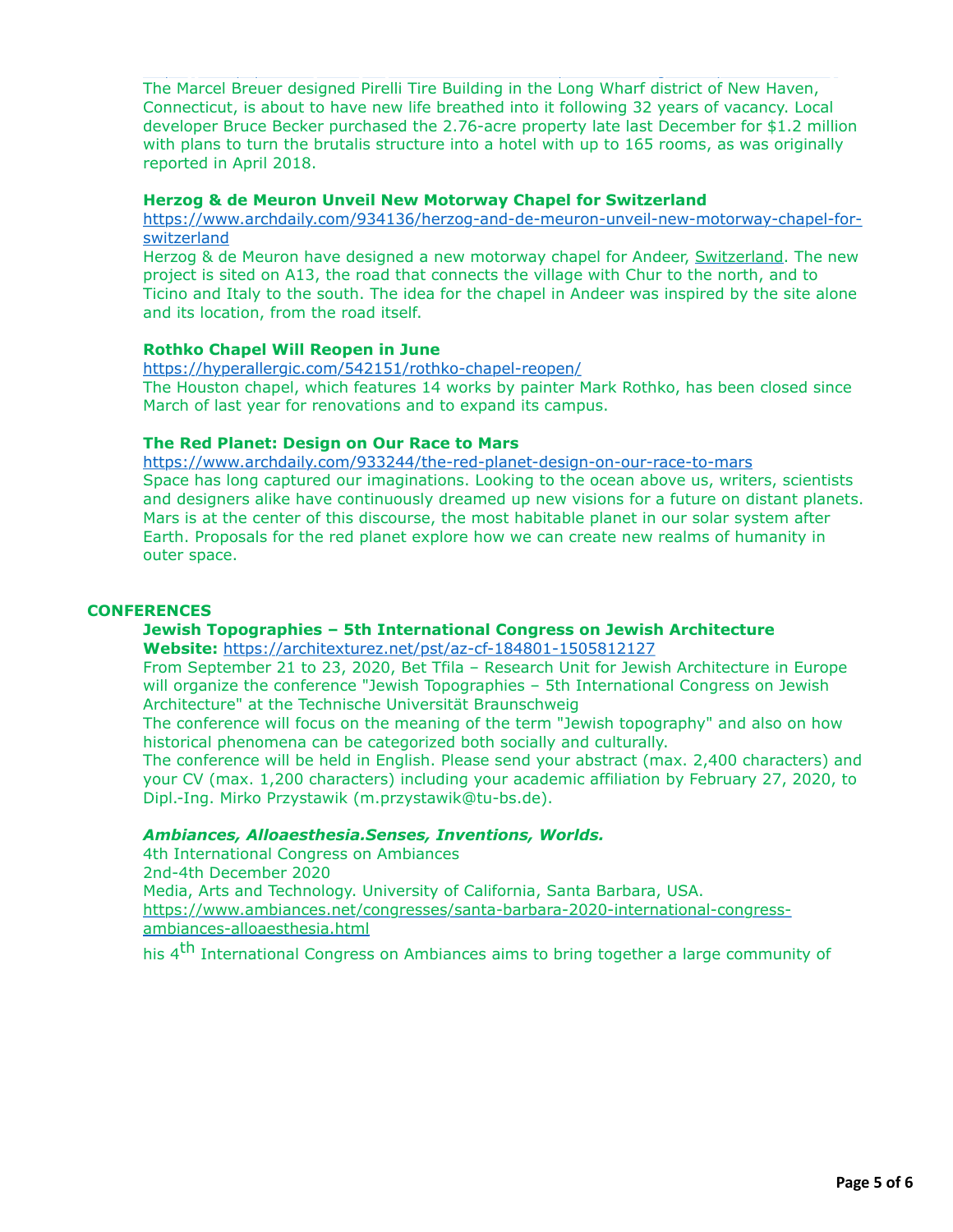academics, practitioners, artists and students working on, with or through atmospheres. The mobilization of this tryptic underlines the diversity of the forms of mobilization of the notion of atmosphere, which questions the sensitive world in terms of: research subject, category of analysis, and *dispositif* for action.

his 4th International Congress on Ambiances aims to bring together a large community of

**Deadline for Abstract submission on conference website: 20th March 2020** Selected abstracts will be notified by early April 2020.

General inquiries can be directed to the organisation committee of the Congress at: [ambiances2020@ambiances.net](mailto:ambiances2020@ambiances.net)

# **International Conference on Poetry Studies: Poetry Between Creation and Interpretation**

19th to 19th September 2020 Oxford, United Kingdom **Website:** [https://poetry.lcir.co.uk](https://poetry.lcir.co.uk/)

**Contact person:** Dr Elena Nistor

The conference aims to bring together international poets, literary critics, translators and scholars from diverse contexts and interdisciplinary fields to share their work. It will focus on issues related to poetry, poetics and translation.

**Organized by: London Centre for Interdisciplinary Research Deadline for abstracts/proposals:** 30th April 2020

### **Mirror, Mirror: Perceptions, Deceptions, and Reflections in Time Conference**

19th to 19th September 2020 Oxford, United Kingdom

**Website:** [https://mirror.lcir.co.uk](https://mirror.lcir.co.uk/)

**Contact person:** Dr Deborah Kelley-Galin

This conference explores how our virtual concepts and reconstructed worlds impact humanity, the arts, and nature in the age of rising anthropocentrism. **Organized by: London Centre for Interdisciplinary Research Deadline for abstracts/proposals:** 30th April 2020

# **International Conference on Myths, Archetypes and Symbols: Models and Alternatives**

26th to 26th September 2020 London, United Kingdom

**Website:** [http://myths.lcir.co.uk](http://myths.lcir.co.uk/)

**Contact person:** Dr Elena Nistor

The conference aims to explore local, regional, national, or global aspects related to myths and mythology, archetypal characters, situations and symbols, providing an integrative approach to their perception and relevance in the 21st century. **Organized by: London Centre for Interdisciplinary Research** 

**Deadline for abstracts/proposals:** 15th May 2020

# **Play, Masks and Make-believe: Ritual Representations Conference**

5th to 5th December 2020